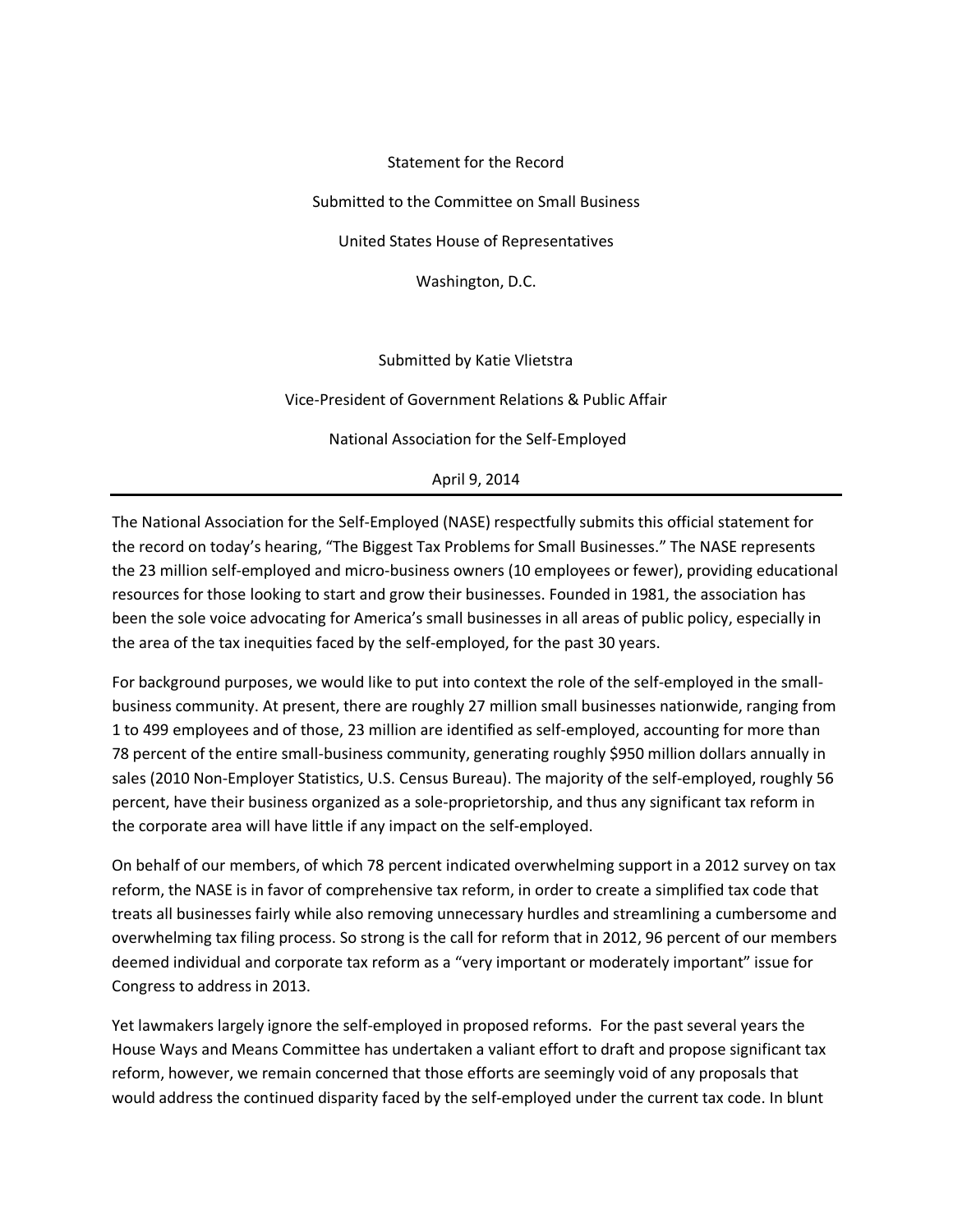terms, only one of the four components has any bearing on the self-employed community, Unified Deduction for Start-Up and Organizations Expenses. And it is ironic that the framework for the unified deduction is included in H.R. 886, Small Business Tax Relief Act of 2013, which includes an additional six other tax measures that the small-business draft overlooks (Note: the small business draft does include the permanent expensing provision which is included in H.R. 866).

The following are real, actionable tax reform recommendations that would have significant, positive impact on the self-employed:

- Deduction of health insurance costs for the self-employed as a qualified business expense by adding a line item on the Schedule C form and not on page one of Form 1040. The biggest tax inequity faced by the self-employed continues to be their inability to deduct the cost of the health insurance as a qualified business expense. This amounts to roughly \$1,800 in additional taxes per year for self-employed individuals.

- Amend the definition of "employee" to include the owner and spouse of a sole proprietorship, or a 2 percent or greater shareholder in an S Corporation – a simple legislative or administrative fix to current language. This would address many issues related to "fringe benefits," for example: the applicability of an HRA 105 plan, retirement plan contributions, and health insurance premiums.

- Simplified and streamlined definition of independent contractor versus employee by expanding the Form 1099 that requires the owner and contractor to agree to their business relationship in a transparent manner. Resulting in a reduction of abuse by business owners and their use of independent contractors.

- Reforms to the Affordable Care Act that would make the purchase of health care coverage simpler and more cost effective for the self-employed. Two proposal: changing the premium assistance calculation from anticipated gross income to adjusted gross income from the previous year (utilizing safe harbor provisions that already excited for the self-employed by the IRS) and reversing the Technical Release No. 2013-03,"*Application of Market Reform and other Provisions of the Affordable Care Act to HRAs, Health FSAs, and Certain other Employer Healthcare Arrangements,"* so that micro-business owners may utilize health reimbursement arrangements for help their employees cover related medical out-of-pockets expenses.

It goes without saying that any significant reform to the tax code will be challenging, but we believe that putting forth a dynamic, common-sense proposal for bringing the tax code into the 21st Century can be accomplished if the proposal provides for a transformational change to all aspects of the tax code, individual and corporate.

As it stands now, our concern remains, the self- employed continue to face a significant inequity when it comes to adhering to the current dysfunctional and byzantine tax code and it is time for Congress to act.